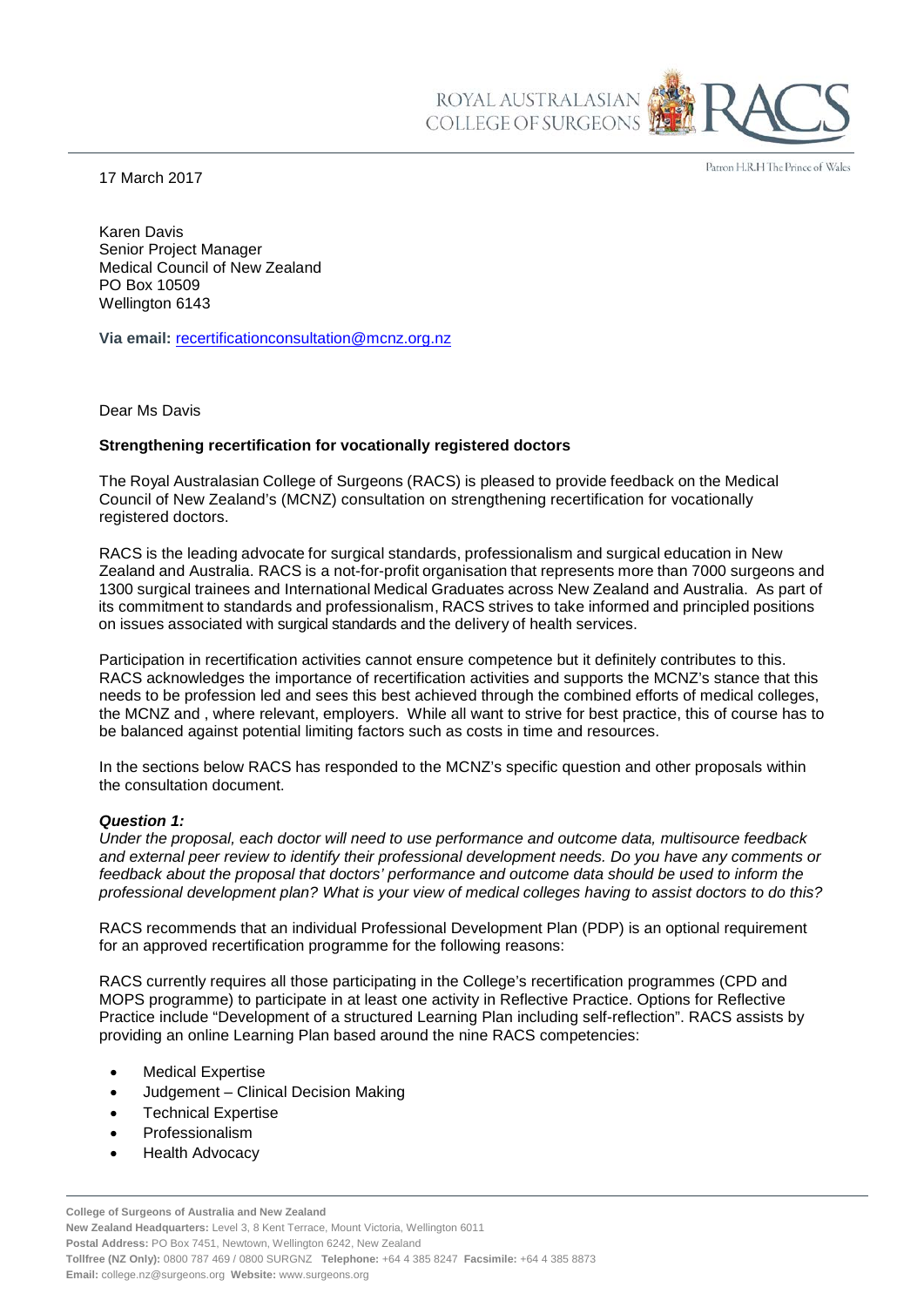- **Communication**
- **Collaboration**
- Management and Leadership
- Scholarship and Teaching

Fellows select the competency/competencies they wish to focus on and develop specific learning goals. CPD activities completed during the year are mapped by competency and those relevant to the Learning Plan are automatically populated through to the plan.

At stages throughout, and at the end of the year, Fellows review their activities and reflect on whether they have achieved their goals.

The MCNZ consultation document proposes that medical colleges are required to ensure "feedback from a review undertaken by peers external to the doctor's usual practice setting"; and, as a minimum, this external review should be "a structured conversation with a designated senior colleague". RACS considers this to be excessive, both in clinician time, staff time and cost. It is not possible for RACS to provide this to all Fellows on an annual basis to inform the annual performance plan.

RACS acknowledges the value of auditing clinical outcomes. However, as the MCNZ will be aware from the HQSC's publication on the public reporting of clinical data in 2016, data related to an individual clinician needs to be appropriately risk adjusted to account for patient complexity and procedural numbers. It is also known that a clinician's performance data can change based on the team that they are working with (ie: the same clinician can achieve varied outcomes with different teams). Patients are often cared for by a number of health professionals and their outcomes are dependent on teamwork and good communication, not an individual doctor. Furthermore, there are areas of clinical practice where outcome data is not yet readily available or meaningful. These factors need to be considered when an individual reviews the clinical outcomes for their patients.

In 2016 RACS successfully piloted a multisource feedback (MSF) tool based on the nine surgical competencies. Over 100 surgeons participated in the pilot which received favourable feedback. RACS will expand the pilot in 2017, particularly focusing on ways to improve the feedback loop. The MCNZ consultation document lists results from MSF as one of the minimum activities to inform individual PDPs. These Plans would be reviewed annually, but it would be excessive to undertake an MSF on an annual basis.

RACS has been working with a number of 'big data' providers in Australia (eg: health insurance companies), the main outcome of these partnerships to date being the development of a suite of surgical variations reports which allows surgeons to compare some aspects of their practice against their peers. RACS will continue to progress this work and is also exploring options in New Zealand.

RACS developments to date on its Learning Plan and multisource feedback tool have required considerable time and financial resourcing. There is still work to do on these. If the MCNZ decides to proceed and make an individual PDP a compulsory requirement, we do not believe that it will be feasible for RACS to have all systems developed and incorporated into the RACS' bi-national programme in just over three years.

## *Question 2:*

*Do you have any comments or feedback about the proposal that an individualised PDP for each doctor should form a central part of recertification and that doctors will be expected to review their own PDP each year?*

RACS supports individualised PDP being an optional activity at this time. While we recognise the value of these in self-reflection (which should be encouraged of the all medical practitioners), reflective practice activity can take many forms and should not be primarily focused on PDP. There may also be areas of cross-over where employers require annual performance plans; where this is in place, it is important not to duplicate effort.

MCNZ is proposing that a PDP be informed by "performance and outcome data". Such data commonly refers to clinical outcomes. The RACS Learning Plan has a wider perspective as Fellows can also focus their Plan on competencies for which there is no clinical outcome data (eg: professionalism, collaboration etc). Therefore, RACS believes that the MCNZ's proposal to base learning plans on outcome data is too narrow.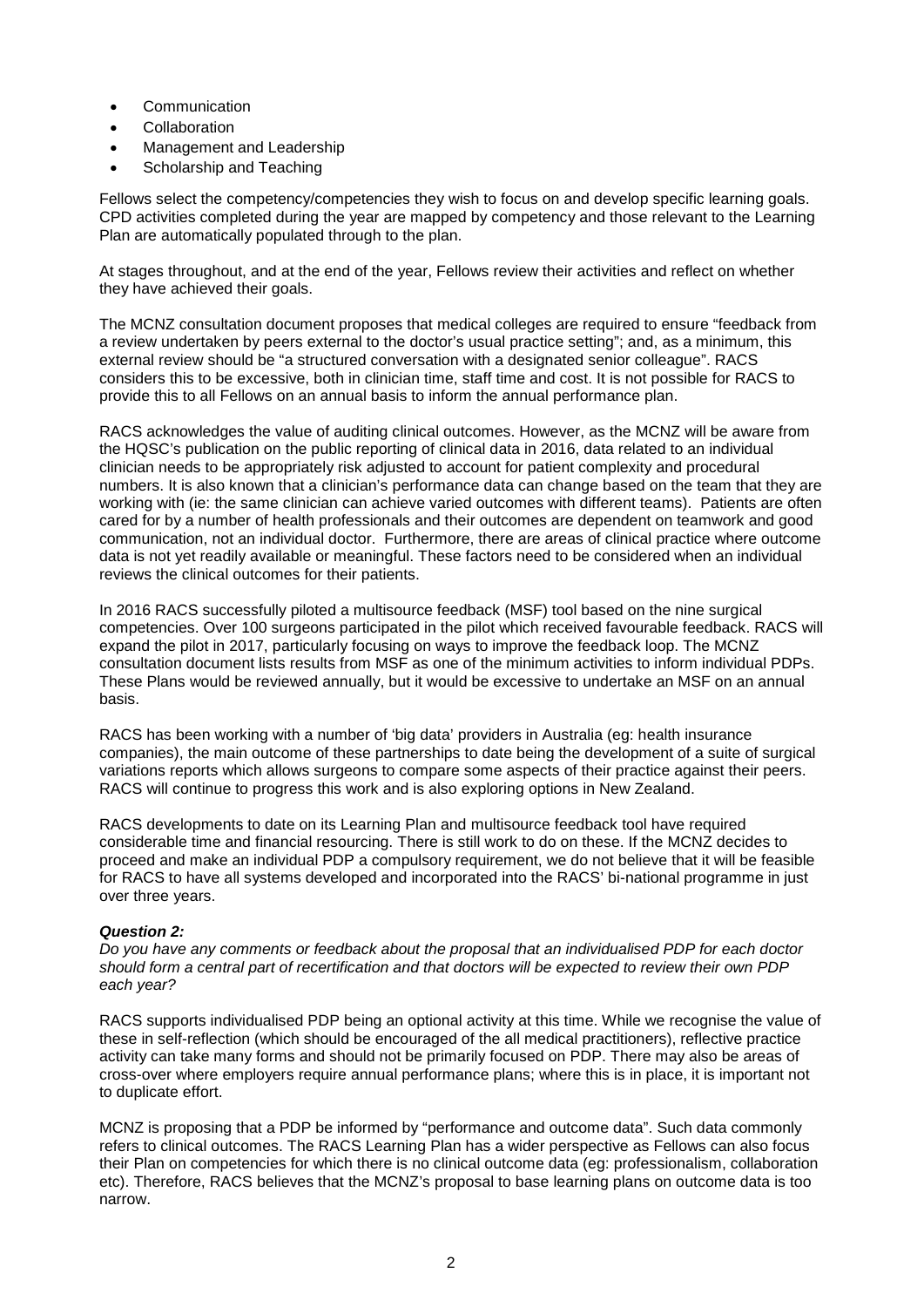The consultation document also proposes medical colleges will need to ensure each of their Fellows "makes satisfactory progress towards their PDP goals each year". RACS does not support this being a requirement for accreditation of its recertification programmes. It is willing to provide systems to support individual practitioners and monitor compliance with the program, but does not see itself as the watchdog for achieving individual goals.

## *Question 3:*

*What is your view of medical colleges defining knowledge requirements?*

RACS recommends that the MCNZ develops its own system to assess understanding of Council statements and other documents, and the Code, so that there is a common standard applied across all vocational scopes.

The knowledge requirements for each of the RACS' nine surgical specialties are already identified within the relevant training curriculum. These curricula are built around the nine RACS competencies and which are also reflected in the recertification programmes.

The MCNZ lists five domains of competence which are all present within RACS' nine competencies. The RACS Code of Conduct also requires that all Fellows are aware of their jurisdictional requirements and legal responsibilities. This includes the expectations identified in documents such as the *Code of Health and Disability Services Consumer's Rights* and *Good Medical Practice*.

RACS is committed to improving health equity for Māori, and for Aboriginal and Torres Strait Islanders. This is reflected in its Māori Health Action Plan and Reconciliation Action Plan. Cultural competency is of course wider than indigenous populations. RACS already has some e-learning resources available to all Fellows and Trainees and continues to explore further resources.

RACS is of the view that its general approach is preferable to listing specific documents and publications.

## *Question 4:*

*Do you have any feedback – concerns or particular benefits you envisage – related to the proposal that each medical college is required to develop and provide RPR as an option for doctors within their recertification?*

RACS has no issue with the provision of a Regular Practice Review (RPR) as an optional requirement for recertification.

For one surgical specialty in New Zealand (orthopaedic surgery) RPR is already a compulsory component of the recertification programme. For others, an RPR is an optional activity in the reflective practice category of RACS' recertification programmes. The RPR is not "provided" by the College. In most instances, other than Orthopaedics in New Zealand, it is left to the practitioner to arrange this activity. At this time, RACS does not provide a model for its vocational scopes. This would need to be developed if it became a requirement for accredited recertification programmes.

RACS supports the proposal that RPR be a voluntary CPD activity. At this time, RACS does not support the College being the provider as we recognise that RPR may be available through a range of providers (including employers).

In its consultation document, the MCNZ has suggested that an RPR could occur every three years. RACS considers that, with the time and resources required, this is too frequent.

## *Question 5:*

*Do you have feedback about providing additional support for doctors depending on their individual professional development needs?*

RACS employs two Executive Directors for Surgical Affairs (EDSA) – one based in New Zealand, one in Australia. These roles provide support for Fellows, which can include offering assistance with professional development. RACS' guidelines in its policy on Re-skilling and Re-entry list the EDSA's as the initial contact point.

RACS' Professional Development and Standards Board (PDSB) will arrange peer reviewed audit for surgeons who work in isolation. RACS also has a locum audit committee for those surgeons who occupy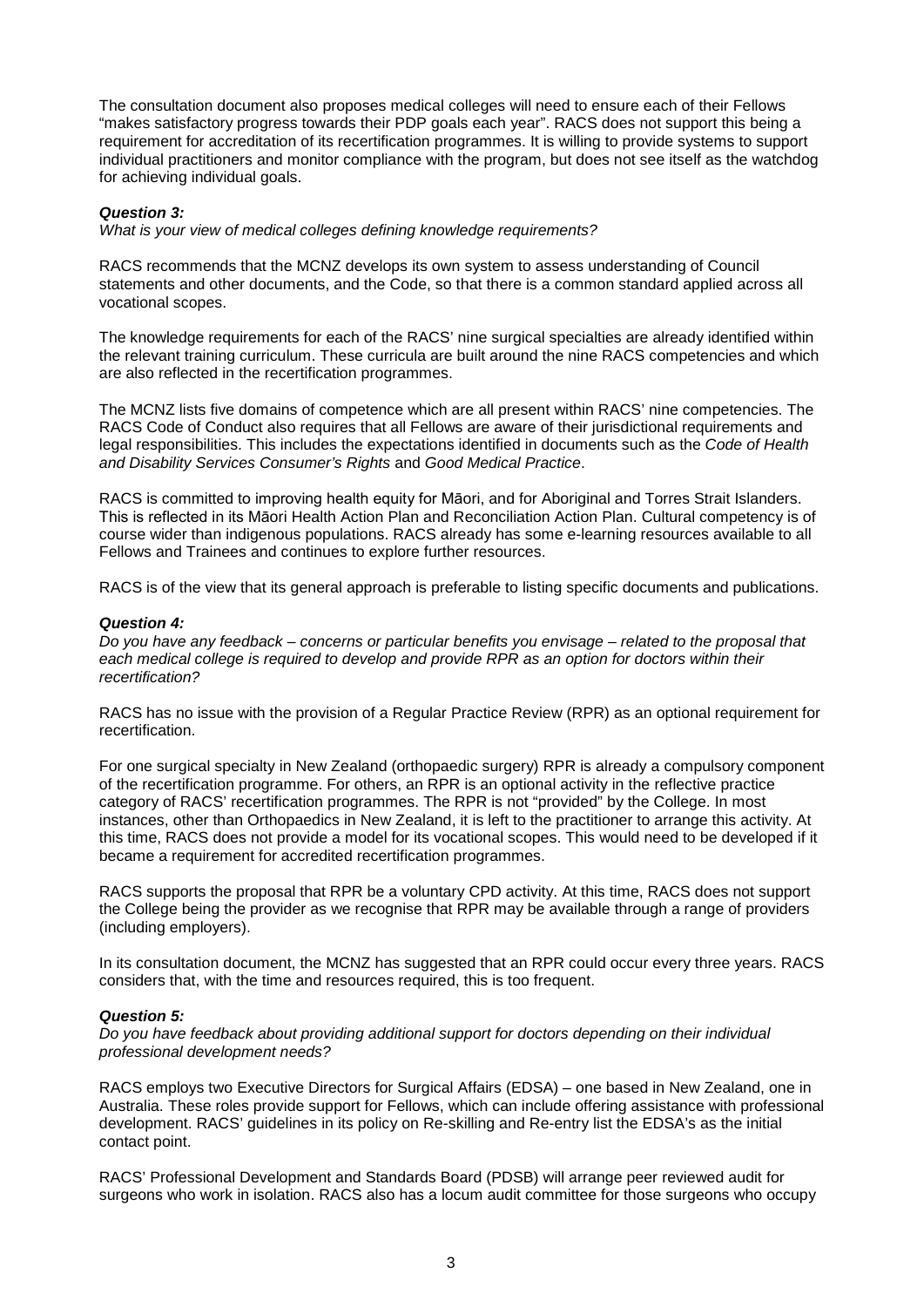only short-term positions. Furthermore, the RACS document "Mentoring – a practical guide" is a practical toolkit for providing or seeking mentoring support.

RACS also organises and runs a number of professional development activities, some of which are provided free of charge or are subsidised, across a range of activities. These are available to all Fellows and IMGs in the MOPS programme.

# *Question 6:*

*Career management planning is recommended for all doctors. Should Council mandate certain activities as doctors age? If so, what activities and what age should apply?*

There has been considerable discussion around suggestions of compulsory age-related testing (eg: for sight, cognitive function etc). The RACS position paper "Senior Surgeons in Active Practice" supports an annual health check and ophthalmic assessment for these practitioners.

Older surgeons can make considerable contributions to health service delivery. Their experience and knowledge should be utilised for the benefit of the health services.

RACS acknowledges the importance of career management and believes that this should not be restricted to the older doctor.

## *Question 7:*

*Under the proposal, each medical college is responsible for collecting and analysing data for the purpose of undertaking an evaluation of the recertification programme and supporting continuous quality improvement. What feedback do you have on the requirements for continuous quality improvement?*

RACS has a robust verification process with 7% of Fellows' CPD audited annually.

RACS acknowledges that it is good practice to evaluate programmes. RACS' recertification programmes are reviewed by its PDSB. In addition, RACS' regular Fellowship Survey includes questions related to CPD. The responses to these questions are also considered by the PDSB's review of recertification programmes.

## *Question 8:*

*Do you have any general comments or feedback on the Council's proposal to set standards for recertification programmes that align with its vision and principles for recertification?*

In general, RACS supports the vision and standards for recertification. However, principle (3) "Recertification is informed by relevant data" has limitations as performance and outcome data is not available for some competency domains (eg: professionalism); see further comments under Question 1. However, there are comments above that relate to elements within the "Vision and Principles for Recertification".

#### *Question 9:*

*Do you foresee any barriers or challenges to implementation of the proposed recertification model and if so, what are they? Can you suggest any solutions to address these issues?*

Depending on the requirements of the MCNZ decision, there will be costs associated with implementation (eg: development of computer programmes, additional staffing etc). As these CPD processes are funded solely from member's subscriptions, the cost of implementation may well be a barrier.

In relation to the "additional criteria" for all recertification programmes (section 10 of the consultation document), RACS already fulfils, or is able to fulfil, the following requirements:

a) informing MCNZ of the categories and numbers of practitioners undertaking the RACS recertification programmes;

b) informing MCNZ of any practitioners not enrolled in the RACS recertification programmes;

c) allowing vocationally registered non-fellows to participate in the RACS recertification programmes;

d) having a process for auditing and reporting to the MCNZ if practitioners are participating and meeting the requirements of the RACS recertification programme; and a system for dealing with those who are not;